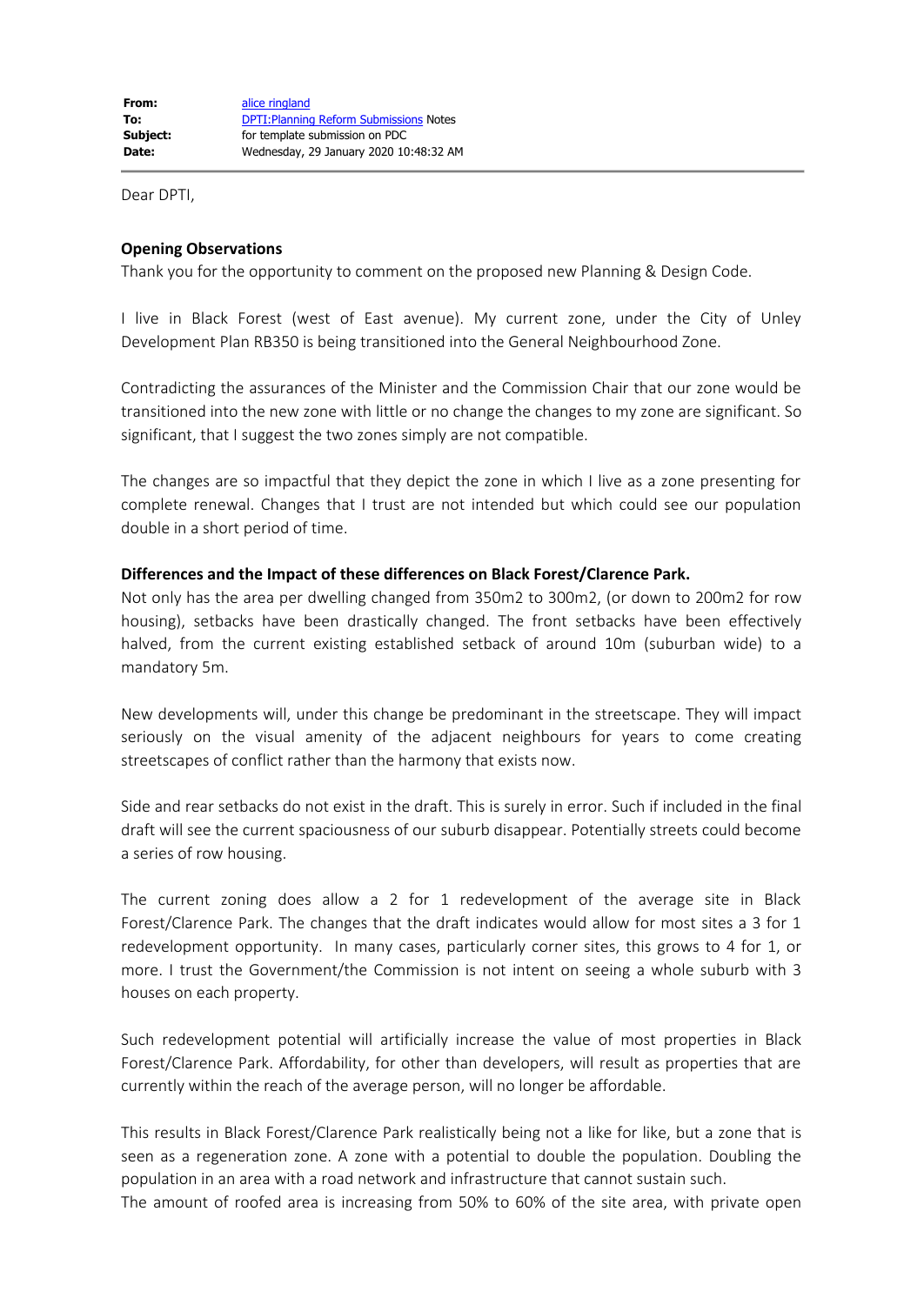space reducing from 20% to as little as 8%. This may work in a future Greenfields development where public open space is plentiful.

It does not and cannot however work in an infill environment where public open space is minimal. Particularly in the City of Unley which (at around 2.5%) has the least amount of public open space in the whole metropolitan area. This would place pressure on the City of Unley to find more open space, which would be a significantly costly exercise.

Overlooking restrictions have been reduced from 1.7m cill height on  $2^{nd}$  floor windows to 1.5m cill heights. An average height person can see over a cill height of 1.5m with ease, effectively eliminating the effort to minimise overlooking.

Increasing the width of carports from 30% of the frontage of the site to 50% will see carports/garages dominate the streetscape.

### **Summary**

The General Neighbourhood Zone has no numerical variation overlay.

The Suburban Neighbourhood Zone, on the other hand, does. This zone provides the opportunity for the Commission to reflect the public promises being made to transition zones like for like from the Council Development Plan to the Planning & Design Code.

My request then is to support the submission prepared by the City of Unley, particularly the observations on their part that the current RB350 zone be transitioned into the Suburban Neighbourhood Zone. That, in so doing the current RB350 numerical values be used for the Technical Numerical Variation overlay.

### **Council as a preferred driver of Development Policy into the future**

I understand it is the Parliament's intention to remove/restrict what input Councils will have in the future with changes to the Code. Councils (Local Government) are surely best placed to actually be the driver of investigations into future changes. They have the empathy with the amenity of the community that State Government Departments can't have.

This is currently being demonstrated with the City of Unley's in depth analysis of what appears to be a draft Code full of errors and omissions. An analysis without which the new Code potentially would have been so disastrous as to destroy the amenity of the suburbs of Adelaide, and in particular my suburb. Likewise in their leading the Development Plan Amendment in the Life Care, Norman Terrace Precinct.

Their ability to engage with the community in both exercises demonstrates they are far more equipped to conduct community consultation than is the department.

I request in all sincerity therefore that you should respect the role that Councils can and do provide. Please, not only re-include them in the process, but consider allowing them to be the driver of future considerations for change.

# **Finally**

I trust the intention of the Government is not for the RB350 zone to be a regeneration zone, that it was meant to be transitioned like for like. If this is the case then the numerical discrepancies